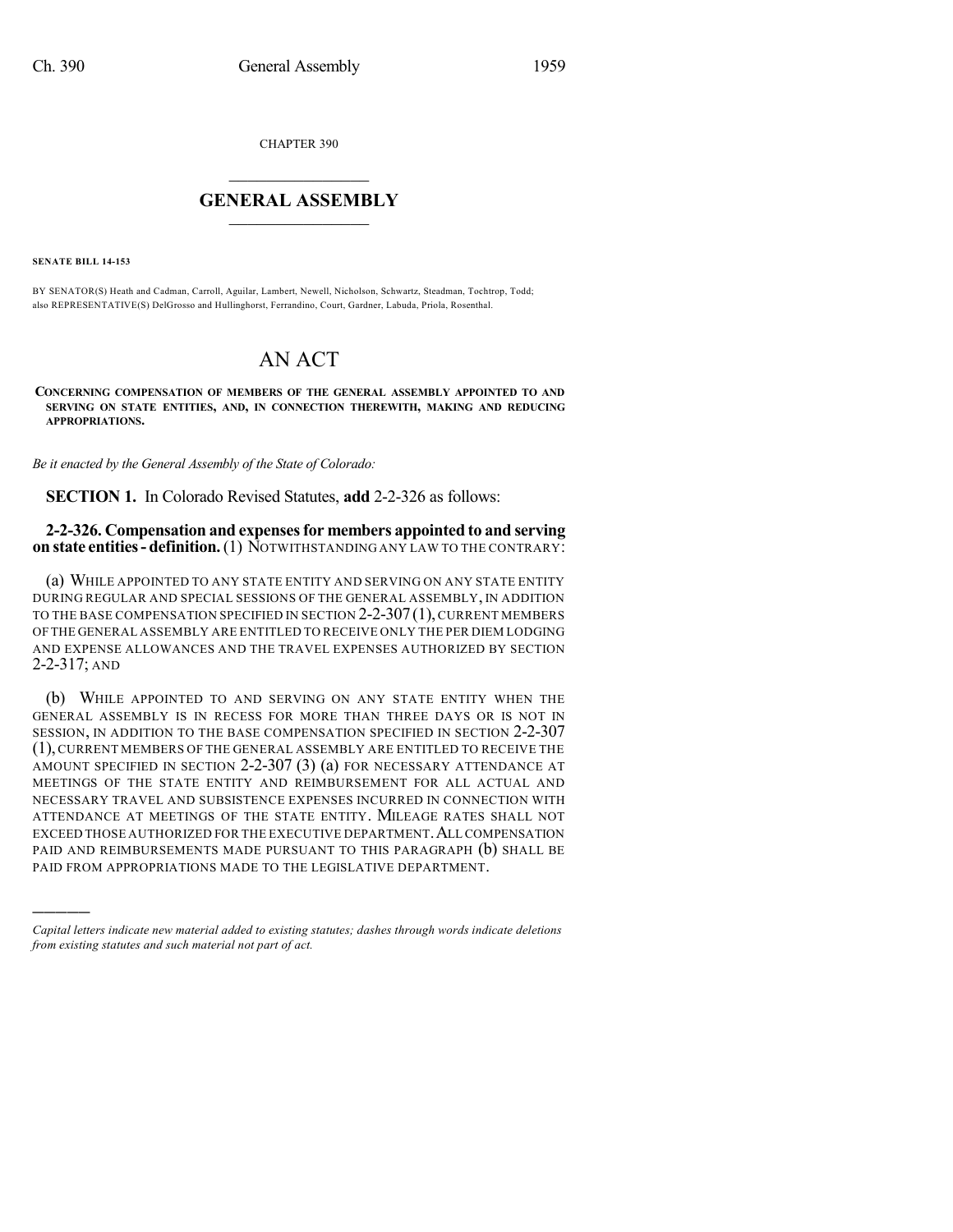(2) FOR PURPOSES OF THIS SECTION, "STATE ENTITY" MEANS ANY BOARD, COMMISSION, COMMITTEE, TASK FORCE, AUTHORITY, ENTERPRISE, COUNCIL, WORKING GROUP, REVIEW TEAM, OR OTHER ENTITY CREATED OR AUTHORIZED BY STATUTE ON WHICH CURRENT MEMBERS OF THE GENERAL ASSEMBLY ARE STATUTORILY REQUIRED TO BE APPOINTED TO SERVE; EXCEPT THAT "STATE ENTITY" DOES NOT INCLUDE THECOLORADO COMMISSION ON UNIFORM STATE LAWS CREATED IN SECTION 2-3-601 (1) OR THE EDUCATION COMMISSION OF THE STATES CREATED PURSUANT TO SECTION 24-60-1201, C.R.S.

**SECTION 2.** In Colorado Revised Statutes, 1-1-115, **amend** (3) (b) (III) as follows:

**1-1-115. Colorado voter access and modernized elections commission creation - composition - terms - duties - report - definition - repeal.**  $(3)(b)(III)$  EXCEPT AS OTHERWISE PROVIDED IN SECTION 2-2-326, C.R.S., members of the commission serve without compensation, but are entitled to receive reimbursement for reasonable expenses to be paid out of the department of state cash fund created in section  $24-2\overline{1}$ -104 (3) (b), C.R.S.

**SECTION 3.** In Colorado Revised Statutes, 2-3-1503, **amend** (3) as follows:

**2-3-1503. Legislative emergency preparedness, response, and recovery committee - creation - membership - duties.** (3) EXCEPT AS OTHERWISE PROVIDED IN SECTION 2-2-326, themembers ofthe legislative committee shallserve without compensation. but the senators and representatives serving on the legislative committee shall be entitled to reimbursement of expenses incurred in serving on the legislative committee.

**SECTION 4.** In Colorado Revised Statutes, 10-8-505, **amend** (8) as follows:

**10-8-505. CoverColorado board of directors.** (8) Members of the board shall serve without compensation EXCEPT AS OTHERWISE PROVIDED IN SECTION 2-2-326, C.R.S., AND except that they shall be reimbursed for any actual and necessary expensesincurred in the performance of their duties under this part 5, with mileage rates not to exceed those authorized for the executive department.

**SECTION 5.** In Colorado Revised Statutes, 11-59-105, **amend** (1) (a) as follows:

**11-59-105. Colorado municipal bond supervision advisory board - creation.** (1) (a) There is hereby created the Colorado municipal bond supervision advisory board, to be composed of three members of the general assembly, one municipal securities broker-dealer representative, one representative of a county, one representative of a municipality, one representative of a special district, one representative of banks that act as indenture trustees for municipal bond offerings, one bond counsel representative, one real estate developer representative, three members of the general public with experience in municipal financing as investors who are not associated with any of the other members or interests, and four owners of residential real property located in special districts who are not associated with any of the other members or interests. Except for the legislative members, members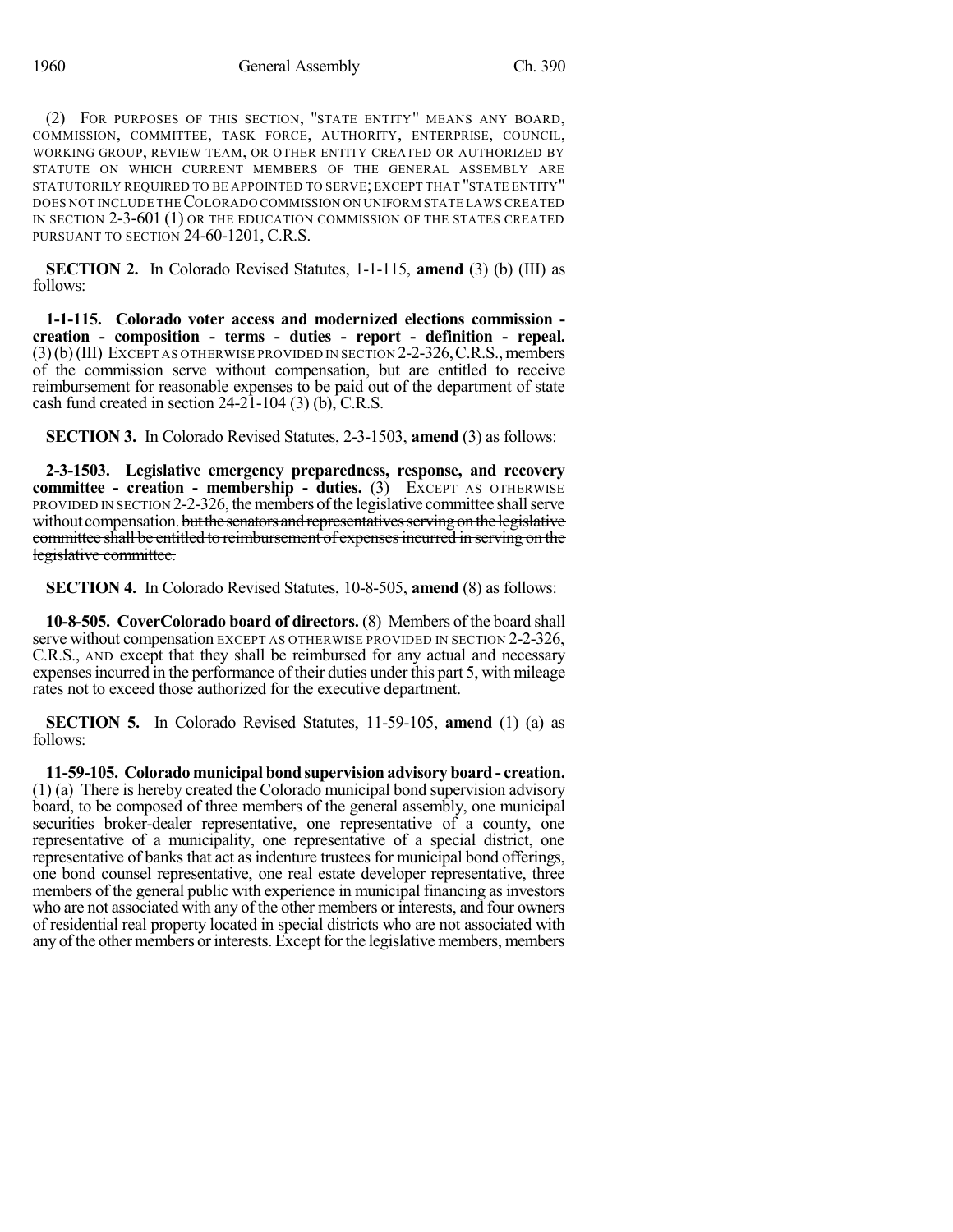of the board shall be appointed by the governor, who shall take into account the extent to which the board represents the geographic areas, population concentrations, and ethnic communities of this state. Appointments by the governor shall be for a period of four years. The three members of the general assembly shall be appointed one each by the governor, the speaker of the house of representatives, and the president of the senate. No more than two of said legislative members may be from the same major political party, and, except as provided in paragraph (b) of this subsection (1), each such legislative member shall be appointed for a term of two years or for the same term to which they were elected, whichever is less. Successors shall be appointed in the same manner as the original members. Vacancies of all other members shall be filled by appointment by the governor for unexpired terms.In the case of a vacancy, the remaining members ofthe board shall exercise all the powers and authority of the board until such vacancy is filled. The board shall choose its own chairperson by majority vote of the quorum present at a meeting called for the purpose of electing a chairperson. The board shall meet not less than annually. EXCEPT AS OTHERWISE PROVIDED IN SECTION 2-2-326, C.R.S., members of the board shall receive no compensation but shall be reimbursed for all actual and necessaryexpensesincurred in the performance oftheir duties, AND such expenses shall be paid from the appropriations from the division of securities cash fund created in section 11-51-707. A majority of the board shall constitute a quorum to transact business and for the exercise of any of the powers or authority conferred.

**SECTION 6.** In Colorado Revised Statutes, 12-47.1-1602, **add** (4) as follows:

**12-47.1-1602. Local governmentlimited gaming impact advisory committee - creation - duties.** (4) THE MEMBERS OF THE COMMITTEE APPOINTED PURSUANT TO PARAGRAPHS  $(f)$  and  $(g)$  of subsection  $(1)$  of this section are entitled to RECEIVE COMPENSATION AND REIMBURSEMENT OF EXPENSES AS PROVIDED IN SECTION 2-2-326, C.R.S.

**SECTION 7.** In Colorado Revised Statutes, 14-10-115, **amend** (16) (d) as follows:

**14-10-115. Child support guidelines - purpose - definitions - determination of income - schedule of basic child support obligations - adjustments to basic child support - additional guidelines - child support commission.** (16) **Child support commission.** (d) Members of the child support commission shall not be compensated for their services on the commission except AS OTHERWISE PROVIDED IN SECTION 2-2-326, C.R.S., AND EXCEPT that members shall be reimbursed for actual and necessary expenses for travel and mileage incurred in connection with their duties. The child support commission is authorized, subject to appropriation, to incur expenses related to its work, including the costs associated with public hearings, printing, travel, and research.

**SECTION 8.** In Colorado Revised Statutes, 16-11.3-102, **amend** (4) (b) as follows:

**16-11.3-102. Coloradocommissiononcriminal andjuvenile justice - creation - membership - operation.** (4) (b) The members of the commission shall serve without compensation EXCEPT AS OTHER WISE PROVIDED IN SECTION 2-2-326, C.R.S., AND except that the members of the commission may be reimbursed for any actual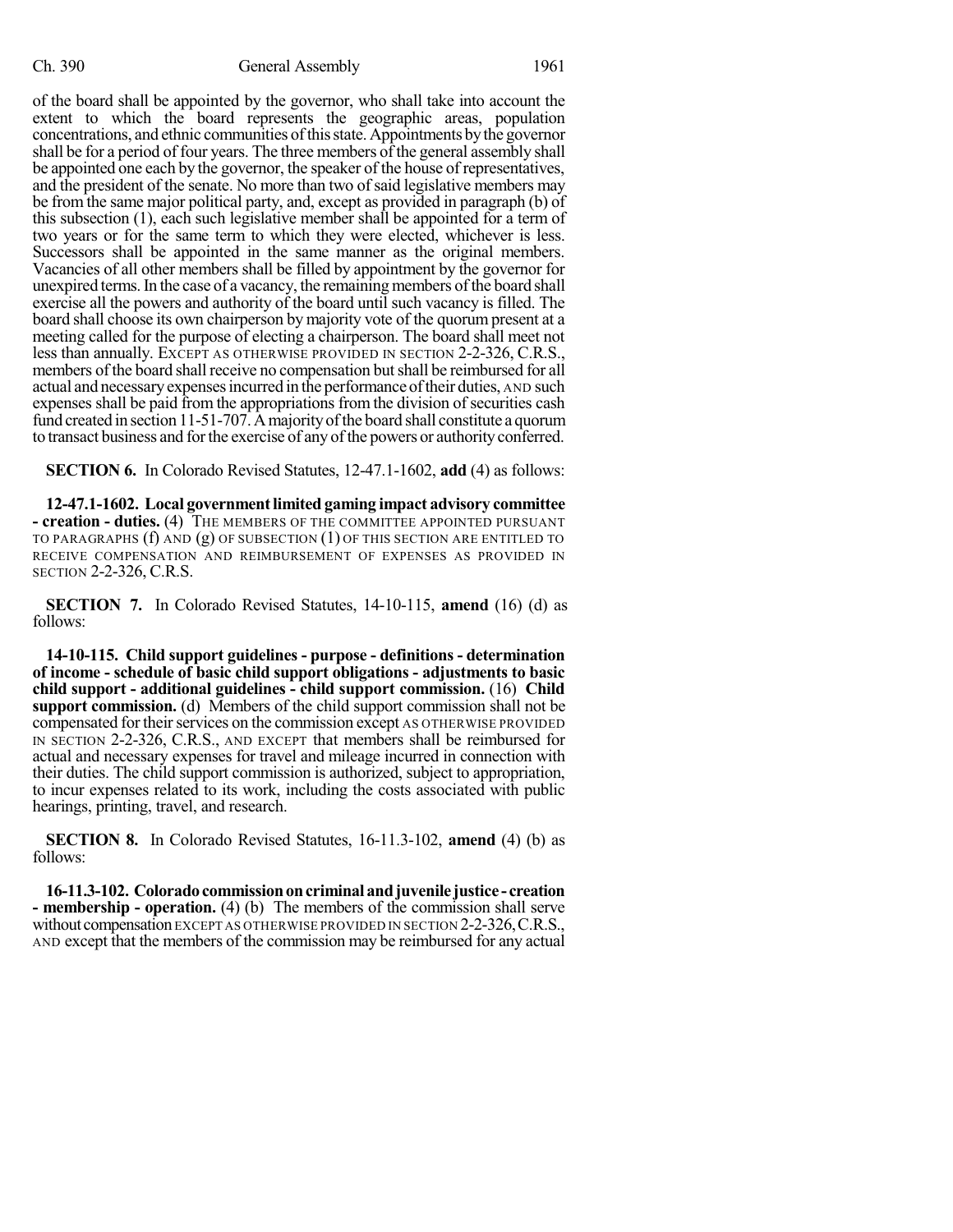and necessary travel expenses incurred in the performance of their duties under this article.

**SECTION 9.** In Colorado Revised Statutes, 17-24-104, **amend** (2) (b) as follows:

**17-24-104. Creation of division of correctional industries and advisory committee - enterprise status of division - duties of committee - sunset review of committee - rules.** (2) (b) Each member shall hold office for his OR HER term and until his OR HER successor is appointed and qualified. Any member shall be eligible for reappointment, but he OR SHE shall not be eligible to serve more than two consecutive full terms. EXCEPT AS OTHERWISE PROVIDED IN SECTION 2-2-326, C.R.S., members of the advisory committee shall receive no compensation for such services but may be reimbursed for their necessary expenses while serving as members of the board. Any vacancy shall be filled in the same manner as for an original appointment and shall be for the unexpired term. The chairman shall be elected by the voting members of the advisory committee from among the appointed members of the general assembly.

**SECTION 10.** In Colorado Revised Statutes, 18-18.5-103, **amend** (7) as follows:

**18-18.5-103. State substance abuse trend and response task force - creation - membership - duties.** (7) (a) Except as otherwise provided in paragraph (b) of this subsection  $(7)$  SECTION 2-2-326, C.R.S., members of the task force shall serve without compensation.

(b) Notwithstanding the provisions of section 2-2-307, C.R.S., legislative members of the task force may receive payment of per diem and reimbursement for actual and necessary expenses authorized pursuant to said section and any other direct or indirect costs associated with the duties of the legislative members of the task force set forth in this article only from moneys appropriated from the methamphetamine abuse prevention, intervention, and treatment cash fund, created in section 18-18.5-105.

**SECTION 11.** In Colorado Revised Statutes, 22-58-104, **amend** (2) (b) as follows:

**22-58-104. Advisory council - created - duties - reporting - funding.** (2) (b) EXCEPT AS OTHERWISE PROVIDED IN SECTION 2-2-326, C.R.S.:

(I) The members of the advisory council shall serve without compensation; AND

(II) The members ofthe advisory councilshall also serve without reimbursement for expenses; except that the advisory council may receive reimbursement if the advisory council receives moneys pursuant to subsection (5) of this section in an amount sufficient to reimburse the members' expenses.

**SECTION 12.** In Colorado Revised Statutes, 23-1-103, **amend** (2) as follows:

**23-1-103. Advisory committee to the Colorado commission on higher education.** (2) Legislative and other MEMBERS OF THE ADVISORY COMMITTEE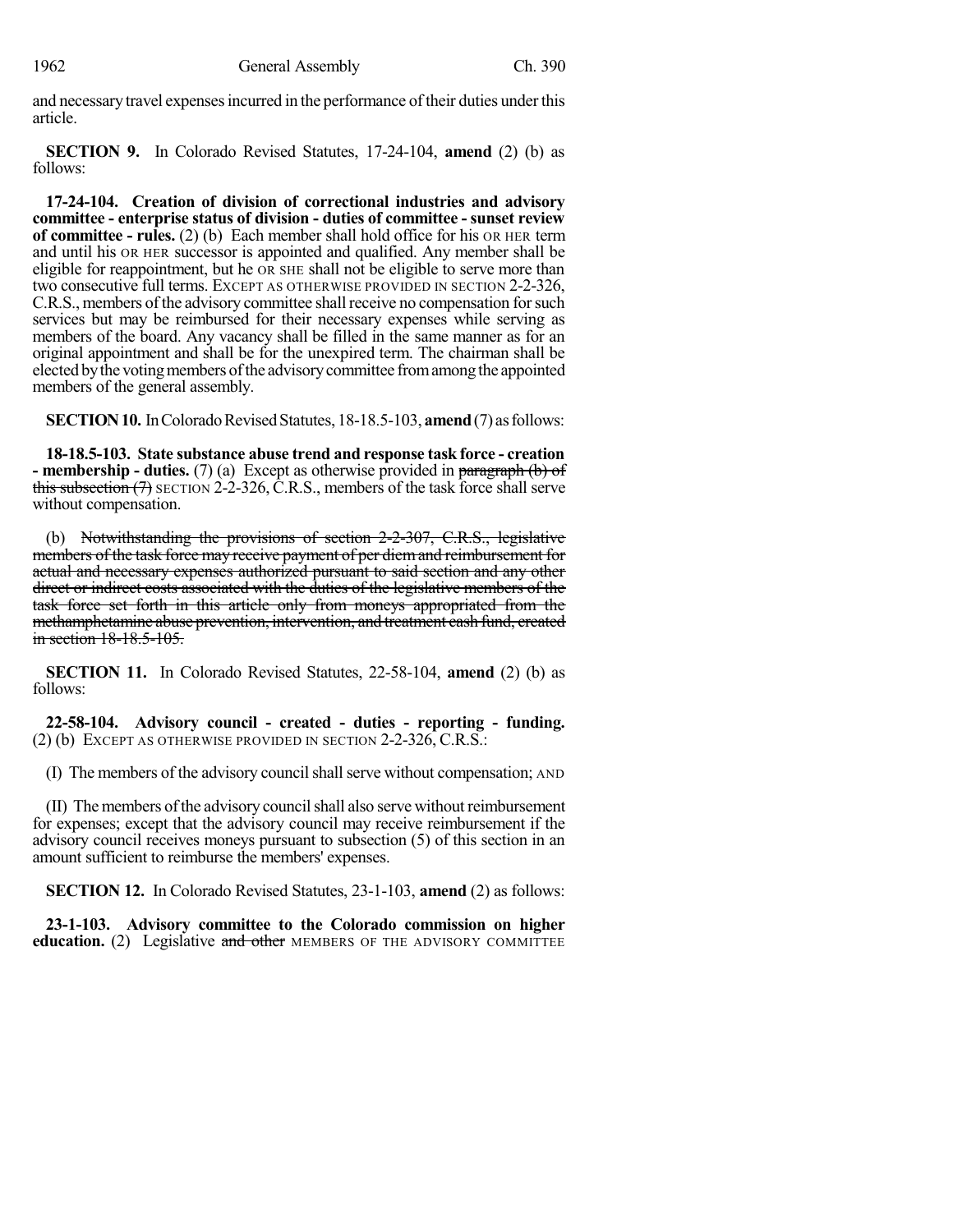SHALL RECEIVE COMPENSATION AND REIMBURSEMENT OF EXPENSES AS PROVIDED IN SECTION 2-2-326, C.R.S. Members of the advisory committee not otherwise compensated by the state or a public educational institution shall receive thirty dollars per diem for attendance at official meetings plus reimbursement for actual and necessary expenses incurred in the conduct of official business.

**SECTION 13.** In Colorado Revised Statutes, 24-18-113, **add** (1) (c) as follows:

**24-18-113. Board of ethics for the general assembly - created - duties.** (1) (c) THE MEMBERS OF THE BOARD OF ETHICS FOR THE GENERAL ASSEMBLY ARE ENTITLED TO RECEIVE COMPENSATION AND REIMBURSEMENT OF EXPENSES AS PROVIDED IN SECTION 2-2-326, C.R.S.

**SECTION 14.** In Colorado Revised Statutes, 24-33.5-104.5, **add** (1) (c) as follows:

**24-33.5-104.5. Powers of executive director - DNAevidence issues- working group.** (1) (c) THE MEMBERS OF THE WORKING GROUP APPOINTED PURSUANT TO SUBPARAGRAPHS (VII) AND (VIII) OF PARAGRAPH (b) OF THIS SUBSECTION (1) ARE ENTITLED TO RECEIVE COMPENSATION AND REIMBURSEMENT OF EXPENSES AS PROVIDED IN SECTION 2-2-326, C.R.S.

**SECTION 15.** In Colorado Revised Statutes, 24-37.7-103, **amend** (2) as follows:

**24-37.7-103. Meetings of board - quorum - expenses.** (2) EXCEPT AS OTHERWISE PROVIDED IN SECTION 2-2-326, C.R.S., members of the board shall serve without compensation but shall be reimbursed for all necessary expenses incurred in the performance of their duties under this article. Any payments to board members pursuant to this subsection  $(2)$  shall be paid from moneys of the authority.

**SECTION 16.** In Colorado Revised Statutes, 24-46.3-101, **add** (9) as follows:

**24-46.3-101. State workforce development council- creation - membership.** (9) THE MEMBERS OF THE STATE COUNCIL APPOINTED PURSUANT TO PARAGRAPH (b) OF SUBSECTION (2) OF THIS SECTION ARE ENTITLED TO RECEIVE COMPENSATION AND REIMBURSEMENT OF EXPENSES AS PROVIDED IN SECTION 2-2-326, C.R.S.

**SECTION 17.** In Colorado Revised Statutes, 24-48.5-303, **amend** (4) as follows:

**24-48.5-303. Council on creative industries - establishment of council members - term of office - chair - compensation.** (4) EXCEPT AS OTHERWISE PROVIDED IN SECTION 2-2-326, C.R.S., members of the council shall serve without compensation, but each member shall be reimbursed for his or her necessary traveling and other expenses incurred in the performance of his or her official duties.

**SECTION 18.** In Colorado Revised Statutes, 24-49.7-103, **amend** (6) as follows:

**24-49.7-103. Colorado tourism office - creation - board of directors**  definitions. (6) EXCEPT AS OTHERWISE PROVIDED IN SECTION 2-2-326, C.R.S., members shall serve without compensation but shall be entitled to reimbursement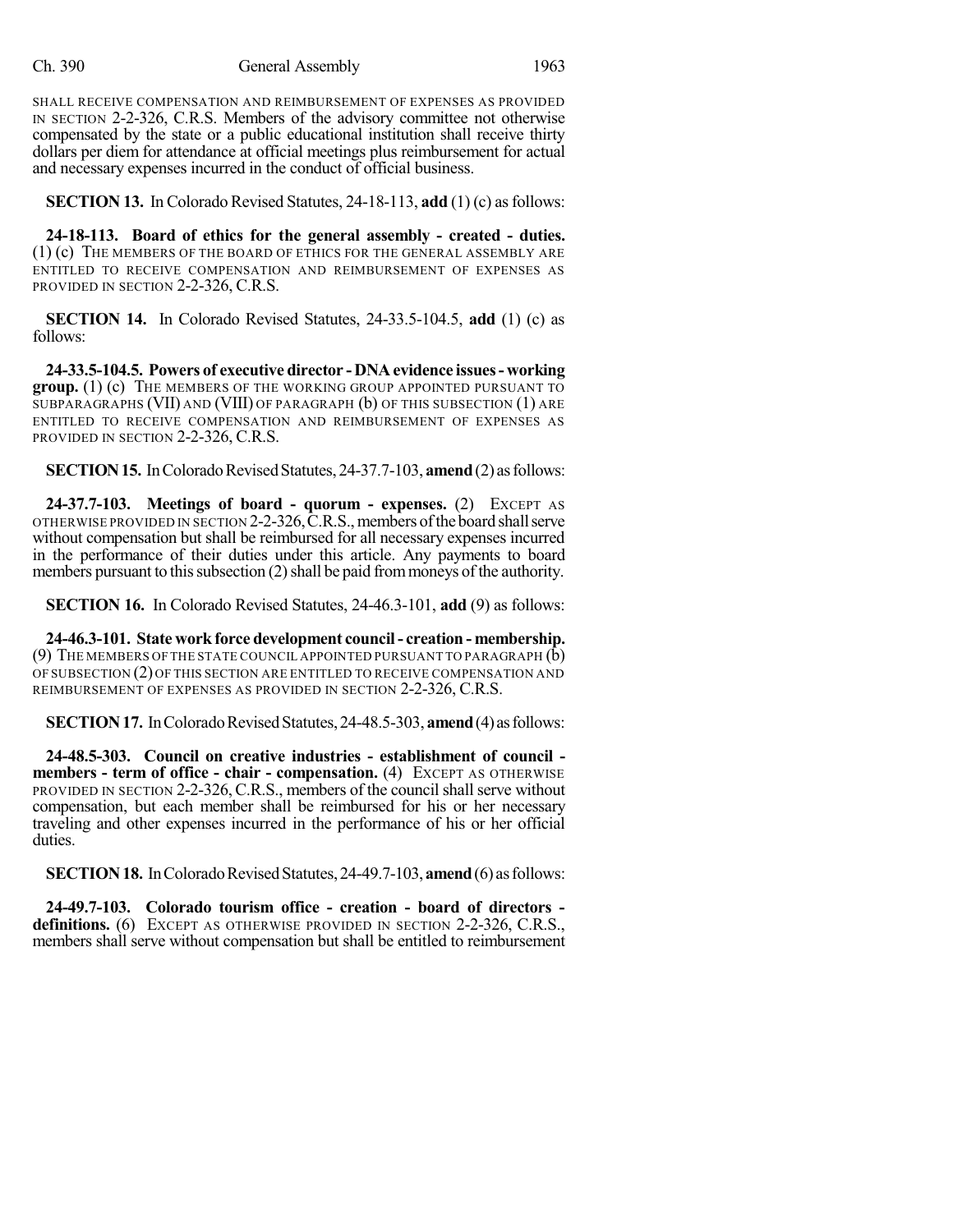1964 General Assembly Ch. 390

for actual and necessary expenses incurred in the performance of their duties. The board shall adopt such rules governing its procedure as it may consider necessary or advisable and shall keep a record of its proceedings, which record shall be open to inspection by the public at all reasonable times.

**SECTION 19.** In Colorado Revised Statutes, 24-49.9-101, **amend** (5) as follows:

**24-49.9-101. Colorado channel authority - creation - legislative declaration.** (5) EXCEPT AS OTHERWISE PROVIDED IN SECTION 2-2-326, C.R.S., if the board determines that the authority has sufficient financial resources, each member of the board not otherwise in full-time employment of the state or a state official shall receive a per diem of one hundred dollars for each day actually and necessarily spent in the discharge of official duties, and all members shall receive reimbursement for travel and other necessary expenses actually incurred in the performance of official duties.

**SECTION 20.** In Colorado Revised Statutes, 24-82-108, **amend** (2) (e) as follows:

**24-82-108. State capitol building advisory committee - creation - repeal.**  $(2)$ (e) All members of the ADVISORY committee shall be volunteers and shall serve without per diem; except AS OTHERWISE PROVIDED IN SECTION 2-2-326, C.R.S., AND EXCEPT that members of the ADVISORY committee shall be reimbursed for necessary and actual expenses incurred in the performance of their duties.

**SECTION 21.** In Colorado Revised Statutes, 25-3.5-804, **amend** (5) (e) as follows:

**25-3.5-804. Tobaccoeducation,prevention, andcessationprograms- review committee - grants.** (5) (e) EXCEPT AS OTHERWISE PROVIDED IN SECTION 2-2-326, C.R.S., members of the review committee shall serve without compensation but shall be reimbursed from moneys deposited in the tobacco education programs fund created in section 24-22-117, C.R.S., for their actual and necessary expenses incurred in the performance of their duties pursuant to this part 8.

**SECTION 22.** In Colorado Revised Statutes, 25-4-2206, **amend** (2) (b) as follows:

**25-4-2206. Health equity commission - creation- repeal.**(2)(b) Themembers of the commission shall serve at the pleasure of the appointing authority. EXCEPT AS OTHERWISE PROVIDED IN SECTION 2-2-326, C.R.S., the members of the commission shall serve without compensation, but shall be reimbursed by the department for their actual and necessary expenses incurred in the performance of their duties pursuant to this part 22.

**SECTION 23.** In Colorado Revised Statutes, 25-20.5-303, **amend** (7) as follows:

**25-20.5-303. Cancer, cardiovasculardisease, andchronicpulmonarydisease program review committee.** (7) EXCEPT AS OTHERWISE PROVIDED IN SECTION 2-2-326, C.R.S., members of the review committee shall serve without compensation but shall be reimbursed from moneys deposited in the prevention,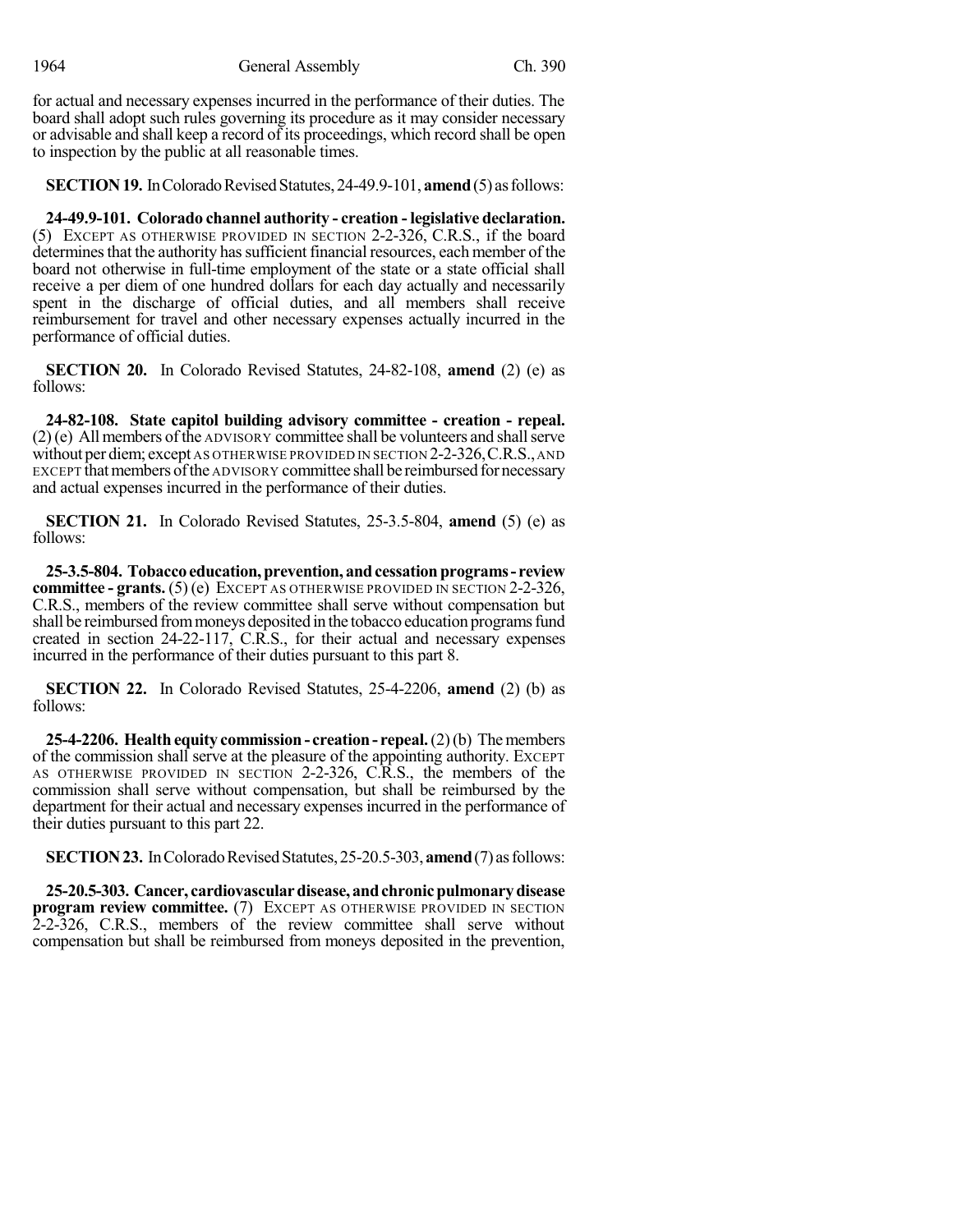early detection, and treatment fund created in section 24-22-117, C.R.S., for their actual and necessary expensesincurred in the performance of their duties pursuant to this part 3.

**SECTION 24.** In Colorado Revised Statutes, 25.5-1-204, **add** (2)(c) as follows:

**25.5-1-204. Advisory committee to oversee the all-payer health claims database - legislative declaration - creation - members - duties - creation of all-payer health claims database - rules.** (2) (c) THE MEMBERS OF THE ADVISORY COMMITTEE APPOINTED PURSUANT TO SUBPARAGRAPH (XII) OF PARAGRAPH (a) OF THIS SUBSECTION (2) ARE ENTITLED TO RECEIVE COMPENSATION AND REIMBURSEMENT OF EXPENSES AS PROVIDED IN SECTION 2-2-326, C.R.S.

**SECTION 25.** In Colorado Revised Statutes, 26-1-139, **add** (6.7) as follows:

**26-1-139. Child fatality and near fatality prevention -legislative declaration - process- department of human services child fatality review team- reporting - rules.**(6.7) THE MEMBERS OF THE TEAM APPOINTED PURSUANT TO PARAGRAPH (f) OF SUBSECTION (6)OF THIS SECTION ARE ENTITLED TO RECEIVE COMPENSATION AND REIMBURSEMENT OF EXPENSES AS PROVIDED IN SECTION 2-2-326, C.R.S.

**SECTION 26.** In Colorado Revised Statutes, 26-6.5-203, **amend** (1) (d) as follows:

**26-6.5-203. Early childhood and school readiness legislative commission creation - membership - duties- funding.** (1)(d) Notwithstanding the provisions of section 2-2-307, C.R.S., The members of the commission shall not receive compensation or AND reimbursement for expenses incurred in fulfilling the duties of the commission AS PROVIDED IN SECTION 2-2-326, C.R.S.

**SECTION 27.** In Colorado Revised Statutes, **amend** 26-11-103 as follows:

**26-11-103. Compensation - expenses.** EXCEPT AS OTHERWISE PROVIDED IN SECTION 2-2-326, C.R.S., the members of the commission shall not receive compensation for their services, but they shall be reimbursed for expenses incurred by them in the performance of their official duties.

**SECTION 28.** In Colorado Revised Statutes, 27-61-102, **add** (2)(d) as follows:

**27-61-102. Behavioral health transformation council - creation - duties sunset review - repeal.** (2) (d) THE MEMBERS OF THE COUNCIL APPOINTED PURSUANT TO SUBPARAGRAPHS (III) AND (IV) OF PARAGRAPH (b) OF THIS SUBSECTION (2) ARE ENTITLED TO RECEIVE COMPENSATION AND REIMBURSEMENT OF EXPENSES AS PROVIDED IN SECTION 2-2-326, C.R.S.

**SECTION 29.** In Colorado Revised Statutes, 39-9-101, **amend** (2) as follows:

**39-9-101. State board of equalization.** (2) No more than three members of the state board of equalization shall be affiliated with the same political party. EXCEPT AS OTHERWISE PROVIDED IN SECTION 2-2-326, C.R.S., each member shall receive a per diem allowance of fifty dollars for each day spent attending meetings or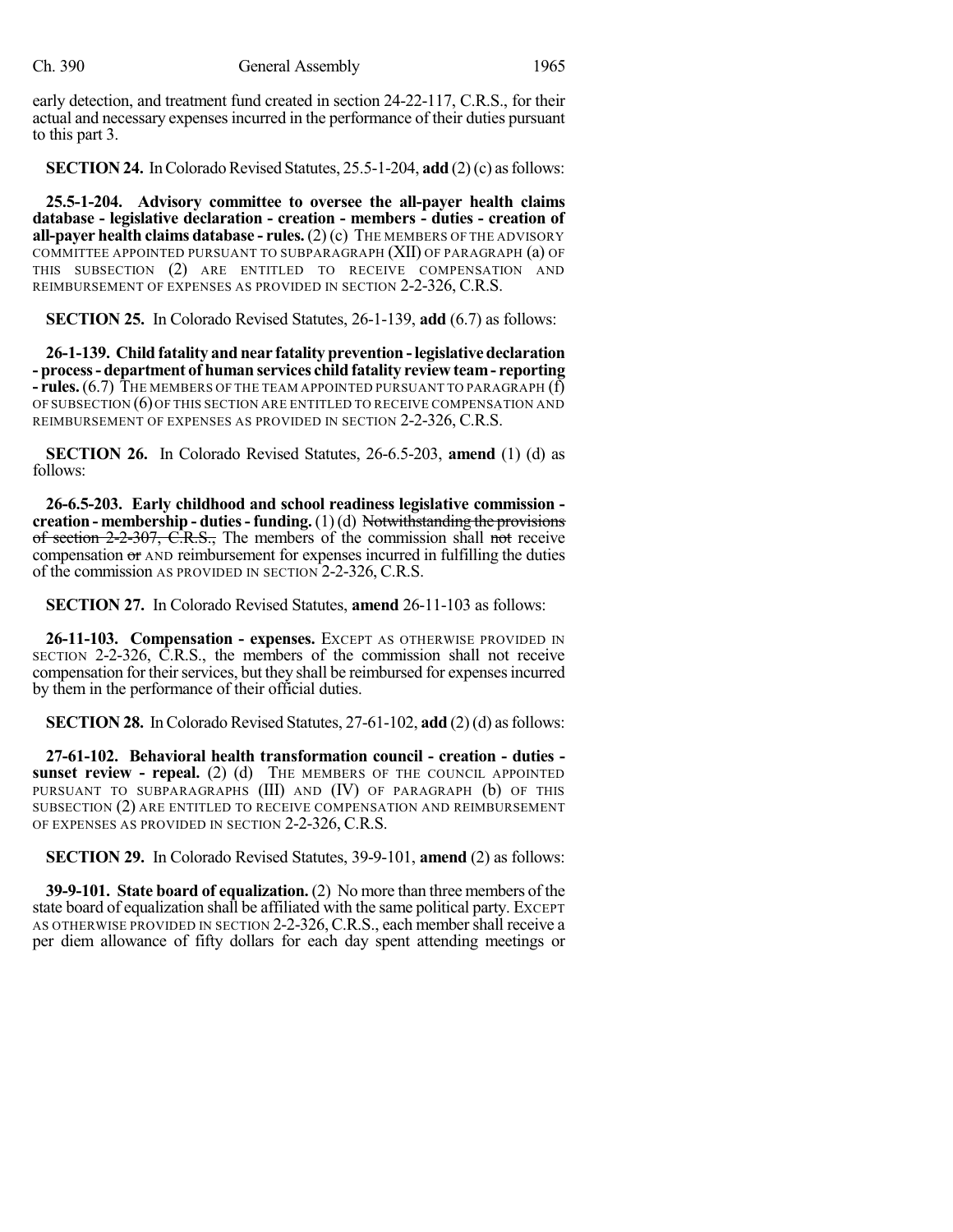hearings of the state board of equalization or otherwise spent discharging his duties as a member of said board; except that no member shall receive the per diem allowance provided for in this subsection  $(2)$  for any day for which he receives a per diem allowance from the state under any other statute and except that no member shall receive the per diem allowance provided for in this subsection (2) if he receives a salary from the state for a full-time position with the state. EXCEPT AS OTHERWISE PROVIDED IN SECTION 2-2-326,C.R.S., each member ofsaid board shall receive actual and necessary expenses incurred in performing his duties as a member of said board. The members appointed by the governor shall serve at the pleasure of the governor but shall not serve for more than four consecutive years unless reappointed by the governor and reconfirmed by the senate at the conclusion ofsaid four years. Vacanciesin either of the appointed positions on the state board of equalization shall be filled by appointment by the governor with the consent of the senate for the unexpired term.

**SECTION 30.** In Colorado Revised Statutes, 2-3-303.3, **amend** (1) introductory portion,  $(2)$ , and  $(3)$   $(a)$  as follows:

**2-3-303.3. Interimcommittees.**(1) Commencing on and afterthe effective date ofthissection, interimcommittees may not be requested by a legislativemember by bill or resolution. No later than the ninety-fourth A day CERTAIN of a regular legislative session AS ESTABLISHED IN THE JOINT RULES OF THE SENATE AND HOUSE OF REPRESENTATIVES, a legislative member may submit a request in writing to the legislative council created in section 2-3-301 (1) regarding an issue that he or she wishes to study during the next interim between sessions. At minimum, the request must specify:

(2) No later than the one hundredth  $\Delta$  day CERTAIN of a regular legislative session AS ESTABLISHED IN THE JOINT RULES OF THE SENATE AND HOUSE OF REPRESENTATIVES, the director of research of the legislative council shall determine the number of interim committee meetings that may be held within the legislative budget and shall provide that information to the executive committee of the legislative council.

(3) (a) No later than the one hundred eighth A day CERTAIN of a regular legislative session AS ESTABLISHED IN THE JOINT RULES OF THE SENATE AND HOUSE OF REPRESENTATIVES, the legislative council shall meet to review and prioritize requests made by legislative members pursuant to subsection (1) of this section. Such review and prioritization must take into account the information provided by the director of research of the legislative council as specified in subsection (2) of this section. The legislative council shall also determine if any of the prioritized interim committees may create a task force. If a task force is approved, such task force shall include no more than two legislative members, one from the majority party and one from the minority party of the interim committee. Legislative members on a task force are only entitled to receive necessary travel costs and are not entitled to per diem pursuant to section 2-2-307. For purposes of carrying out the task force's duties, the legislative council may accept and expend money, gifts, grants, donations, services, and in-kind donations from any public or private entity for any direct or indirect costs associated with the duties of the task force; except that the legislative council may not accept money, gifts, grants, donations, services, or in-kind donationsif acceptance issubject to conditionsthat are inconsistent with